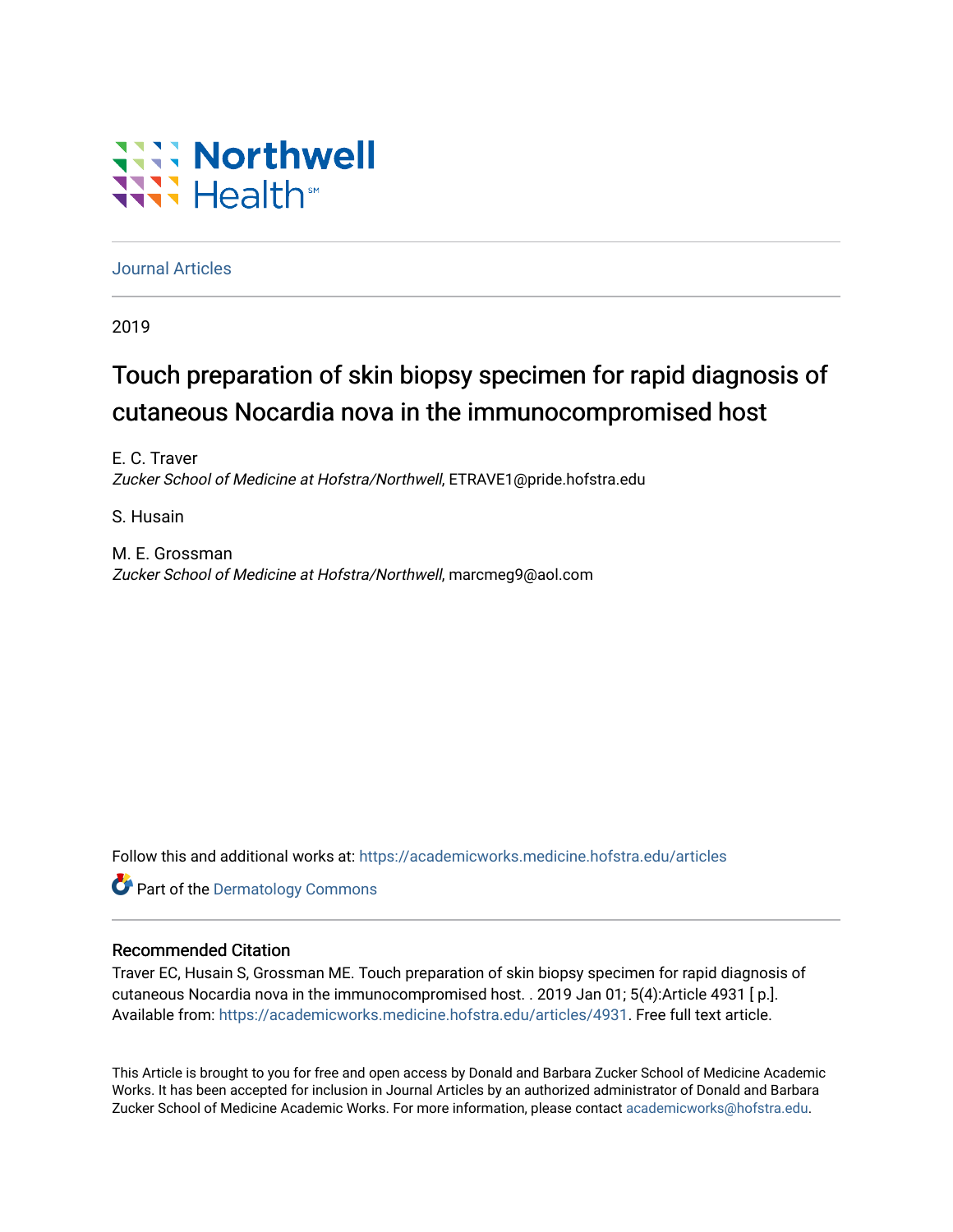## Touch preparation of skin biopsy specimen for rapid diagnosis of cutaneous Nocardia nova in the immunocompromised host

Edward C. Traver, MD,<sup>a,b</sup> Sameera Husain, MD,<sup>c</sup> and Marc E. Grossman, MD<sup>d,e</sup> Hempstead and New York, New York; Baltimore, Maryland; and New Haven, Connecticut

Key words: immunocompromised; Nocardia nova; touch preparation.

### INTRODUCTION

Touch preparation is a simple bedside tool for the rapid diagnosis of cutaneous infections. We report an immunocompromised patient with disseminated nocardiosis and skin lesions diagnosed in less than an hour as Nocardia nova using touch preparation. Touch preparation can expedite diagnosis and treatment and may be especially useful for diagnosis of cutaneous infections in immunocompromised transplant patients.

### CASE REPORT

A 60-year-old man with a history of myelodysplastic syndrome 15 months after undergoing a bone marrow transplant complicated by graft versus host disease that was treated with high-dose prednisone presented with acute onset left visual loss. The patient was also taking atovaquone, posaconazole, and valganciclovir for prophylaxis. An ophthalmic examination revealed vitritis, but anterior chamber paracentesis cultures and viral studies were negative. He was discharged on treatment-dose ganciclovir for presumed cytomegalovirus infection.

One month later the patient was readmitted with progressive symptoms and physical examination findings that were suggestive of endophthalmitis. Vitreous fluid cultures were performed. Magnetic resonance imaging of the brain and orbits revealed multiple supratentorial ring-enhancing lesions and enhancement of the left globus. He was treated with empiric intravenous linezolid, meropenem, voriconazole, and trimethoprim-sulfamethoxazole and

Funding sources: None.

Conflicts of interest: None disclosed.

Abbreviations used: AFB: acid-fast bacilli GMS: Gomori methenamine silver

intravitreal vancomycin, ceftazidime, and amphotericin. A computed tomography scan of the chest revealed left lung opacities. Bronchoscopy was performed. A transbronchial lung biopsy specimen was obtained, but staining with Gomori methenamine silver (GMS) stain or acid-fast bacilli (AFB) stain did not reveal any organisms. Nucleic acid amplification of a bronchiolar lavage sample identified N nova and Klebsiella, which was confirmed on standard culture.

On hospital day 6, dermatology was consulted for a skin lesion of 2 days' duration ([Fig 1\)](#page-2-0). An isolated 2-cm group of 3 red-brown papulonodules were present on the anterior surface of the right lower leg. Two 3-mm punch biopsy specimens were obtained, each in the center of a papulonodule. A touch preparation was performed at bedside by gently smearing the bottom of the biopsy specimen on a glass slide. The slide was dried and then stained with a modified acid-fast stain, which was decolorized with 1% sulfuric acid instead of acid alcohol ([Fig 2](#page-2-0)). Microscopic examination of the touch preparation revealed abundant acid-fast branching filaments in a background of neutrophils, consistent with dissemination of Nocardia to the skin.

Histologic examination of the skin biopsy section stained with hematoxylin-eosin revealed suppurative

From the Zucker School of Medicine<sup>a</sup> and the Department of Dermatology,<sup>e</sup> Hofstra/Northwell, Hofstra University, Hempstead; University of Maryland School of Medicine,<sup>b</sup> Baltimore; Department of Dermatology,<sup>c</sup> Columbia University, New York; Department of Dermatology, $d$  Yale University School of Medicine, New Haven.

Correspondence to: Edward C. Traver, MD, Department of Internal Medicine, University of Maryland Medical Center, 22 S Greene St, Baltimore, MD 21201. E-mail: [etraver@som.umaryland.edu](mailto:etraver@som.umaryland.edu).

JAAD Case Reports 2019;5:389-91.

<sup>2352-5126</sup>

2019 by the American Academy of Dermatology, Inc. Published by Elsevier, Inc. This is an open access article under the CC BY-NC-ND license [\(http://creativecommons.org/licenses/by-nc-nd/](http://creativecommons.org/licenses/by-nc-nd/4.0/)  $4.0<sub>0</sub>$ .

<https://doi.org/10.1016/j.jdcr.2019.02.010>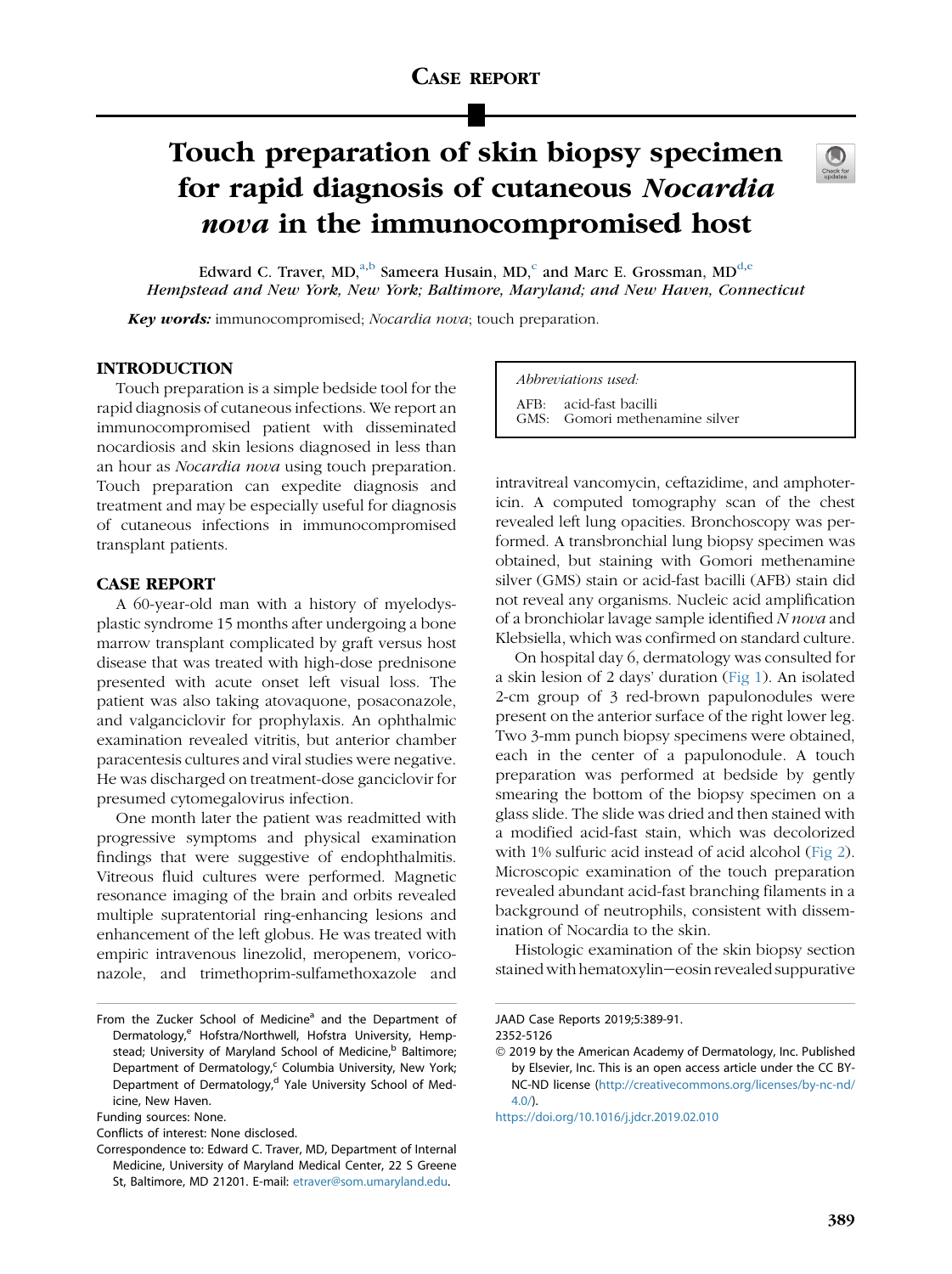<span id="page-2-0"></span>

Fig 1. Red-brown papulonodules were present on the anterior surface of the right lower leg of a transplant patient for 2 days and diagnosed as cutaneous Nocardia nova. Inset, Wider view of the same leg.



Fig 2. Touch preparation of a punch biopsy specimen of right lower leg papulonodules, prepared with modified acid-fast stain, revealed abundant acid-fast branching filaments in a background of neutrophils consistent with Nocardia. (Original magnification:  $\times 40$ .)

inflammation consistent with an abscess (Fig 3). Gram, modified acid-fast, AFB, and periodic acid-Schiff stains were negative for organisms. GMS stain of the biopsy revealed branching filamentous organisms throughout the reticular dermis and subcutis, consistent with Nocardia (Fig 3). Two weeks after initial dermatologic consultation, skin and vitreous fluid cultures all grew  $N$  *nova* (Fig 4).

Further questioning was conducted to determine possible exposures to Nocardia. The patient resided in suburban New Jersey and spent most of his time indoors. One month before symptom onset he had been outdoors while a tree on his property was trimmed and pulverized by a wood chipper. In addition, 4 months before admission, he had excoriated his hand while gardening.

#### DISCUSSION

Nocardia are ubiquitous saprophytic Grampositive branching filamentous bacteria of the



Fig 3. Gomori methenamine silver staining of a biopsy specimen obtained from right lower leg nodules revealed branching filamentous organisms consistent with Nocardia. (Original magnification:  $\times 100$ .)



Fig 4. Fungal culture of the skin biopsy specimen revealed white cotton ball-like colonies on chocolate agar after 2 weeks of incubation, identified as Nocardia nova.

aerobic actinomyces family and are found in dirt, dust, organic matter, and sand. Most cases are acquired from the environment by inhalation or skin trauma from contaminated plants or tools; transmission from infected humans or other animals is rare. Cutaneous nocardiosis takes 4 forms: superficial skin infection, lymphocutaneous infection, mycetoma, or disseminated infection with skin involvement.<sup>[1-3](#page-3-0)</sup> Cutaneous N *nova* has been described in all 4 forms. Immunocompromised transplant patients are at increased risk for pulmo-nary and disseminated nocardiosis.<sup>[4](#page-3-0)</sup> N nova is the most frequently identified species in patients with bone marrow and solid organ<sup>6</sup> transplants with nocardiosis.

The classification of Nocardia species has been recently refined and expanded using genetic identification with  $>50$  recognized species, at least 33 of which cause disease in humans. N nova is a member of the Nocardia asteroides complex. Speciation, historically performed with biochemical analysis and antibiotic susceptibility profiling, is now per-formed primarily with genetic tests.<sup>[7](#page-3-0)</sup> Amplification and sequencing of the hsp65 and 16S rRNA genes